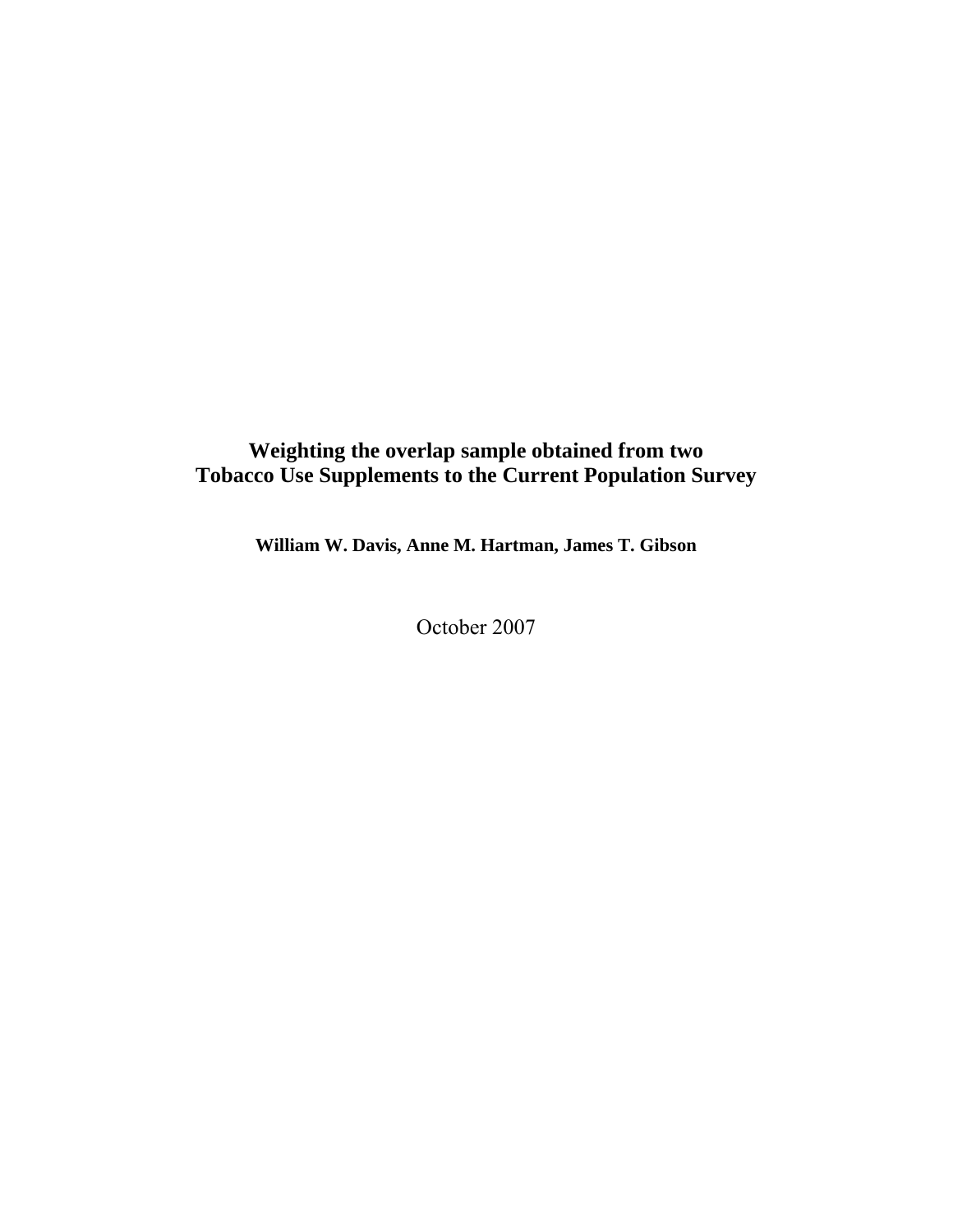#### 1. Introduction

The Current Population Survey (CPS) is a monthly labor force survey conducted by the Census Bureau (CB) and sponsored by the Bureau of Labor Statistics (BLS) in approximately 55,000 interviewed households across the country. Census Bureau staff collected the series of National Cancer Institute (NCI) sponsored Tobacco Use Supplements (TUS) to the CPS initiating in September 1992. Beginning in 2001-02, the Centers for Disease Control and Prevention (CDC) has co-sponsored these surveys with the NCI. The most recent series of Tobacco Use Supplements was conducted in May 2006, August 2006 and January 2007. Census Bureau staff also conducted a Tobacco Use Special Cessation Supplement (TUSCS) to the February, June and November 2003 CPS (US Department of Commerce, Census Bureau, 2006). This data is available for public use along with data from September 1992, January 1993 and May 1993 through June 2001, November 2001 and February 2002 (see http://riskfactor.cancer.gov/studies/tus-cps/).

A unique feature of the CPS is its panel design where each household in the sample is surveyed for four consecutive months and then for four more consecutive months nine months later (see, Current Population Survey, 2002). Due to this sampling strategy persons who were in their  $1^{st}$ ,  $2^{nd}$ , or  $3^{rd}$  month in sample in February 2002 when the TUS data was collected were potentially also in the February 2003 sample for panel months #5, 6 and 7 when the TUSCS-CPS was fielded. The 4th month in sample in Feb. 2002/8th month in sample in Feb. 2003 weren't given the TUS (typically all 8 panels are given the TUS in *other* months of data collection). We refer to those who responded to both the February 2002 TUS and the February 2003 TUSCS as the overlap sample. The responses to the overlap sample can be analyzed as one-year longitudinal study with a representative sample of the U.S. and hence furnishes a unique opportunity for data analysis. In addition, if retrospective information asked in February 2002 about the period of time between February 2001 and February 2002 is included, then potentially a two-year period can be examined.

 Each person in the overlap sample had the following statistical weights for both February 2002 and February 2003:

- Full sample supplement non-response weights
- Replicate supplement non-response weights (80)
- Full sample supplement self-response weights
- Replicate supplement self-response weights (80)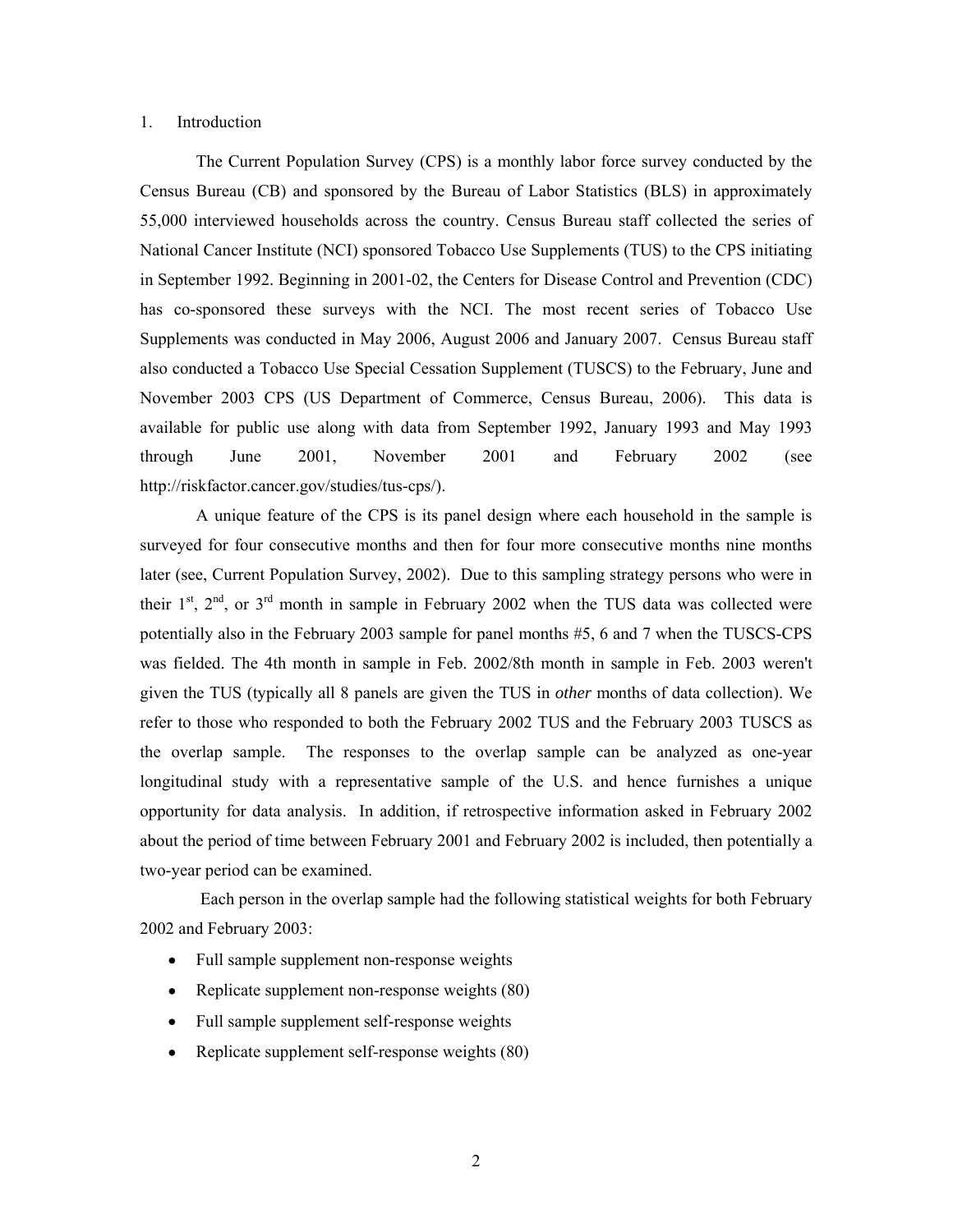The self-response weights are used for analysis of items involving self-response only (that is no proxy responses). The replicate weights incorporate the complex design of the TUS-CPS sample, and their use allows accurate estimation of standard errors. The CPS method to derive the fullsample weights is described in Current Population Survey (2002, Chapter 10). The CPS weighting method involves both ratio adjustment and raking using cells defined by geography (states), ethnicity (Hispanic vs. not), races (White, Black, and Other), gender, and age categories.

 Either the February 2002 or the February 2003 statistical weights could be used to construct (weighted) population estimates. However, the overlap sample is a subset of both of these so that overlap sample analyses using either the February 2002 or the February 2003 weights may be biased. For this reason, we chose to re-weight the overlap sample to adjust for differential non-response and non-coverage by gender, race/ethnicity, age, and geography. We used the same general method to adjust the four sets of full sample and replicate weights shown above.

We could have applied the weight adjustment to either the February 2002 or the February 2003 weights. The statistical weights for the February 2002 sample were based on control totals obtained by projecting Census 1990 totals while the statistical weights for the February 2003 sample were based on control totals obtained from the more recent Census 2000. Because of this fact, we felt that the statistical weights for February 2003 were more accurate and adjusted these rather than the February 2002 weights.

In Section 2, we summarize the overlap sample characteristics and use these to justify the weight modification. In Section 3, we describe the weighting methodology and show the impact of the weight modification in Section 4

### 2. Overlap Sample Characteristics

Table 1 shows number of respondents and weighted totals (using the full sample supplement non-response weights) for the February 2003 TUSCS and the overlap sample by gender, Census region, age, and race/ethnicity (specified as Hispanic, non-Hispanic (NH) White, NH Black, and NH Other). We have restricted attention to survey respondents who were age 15 and older, the age range that is interviewed for the CPS and TUS (TUSCS). Table 1 shows that the total number of overlap respondents was 22,598 and that roughly one third (32.8%) of the 68,954 February 2003 respondents were in the overlap sample.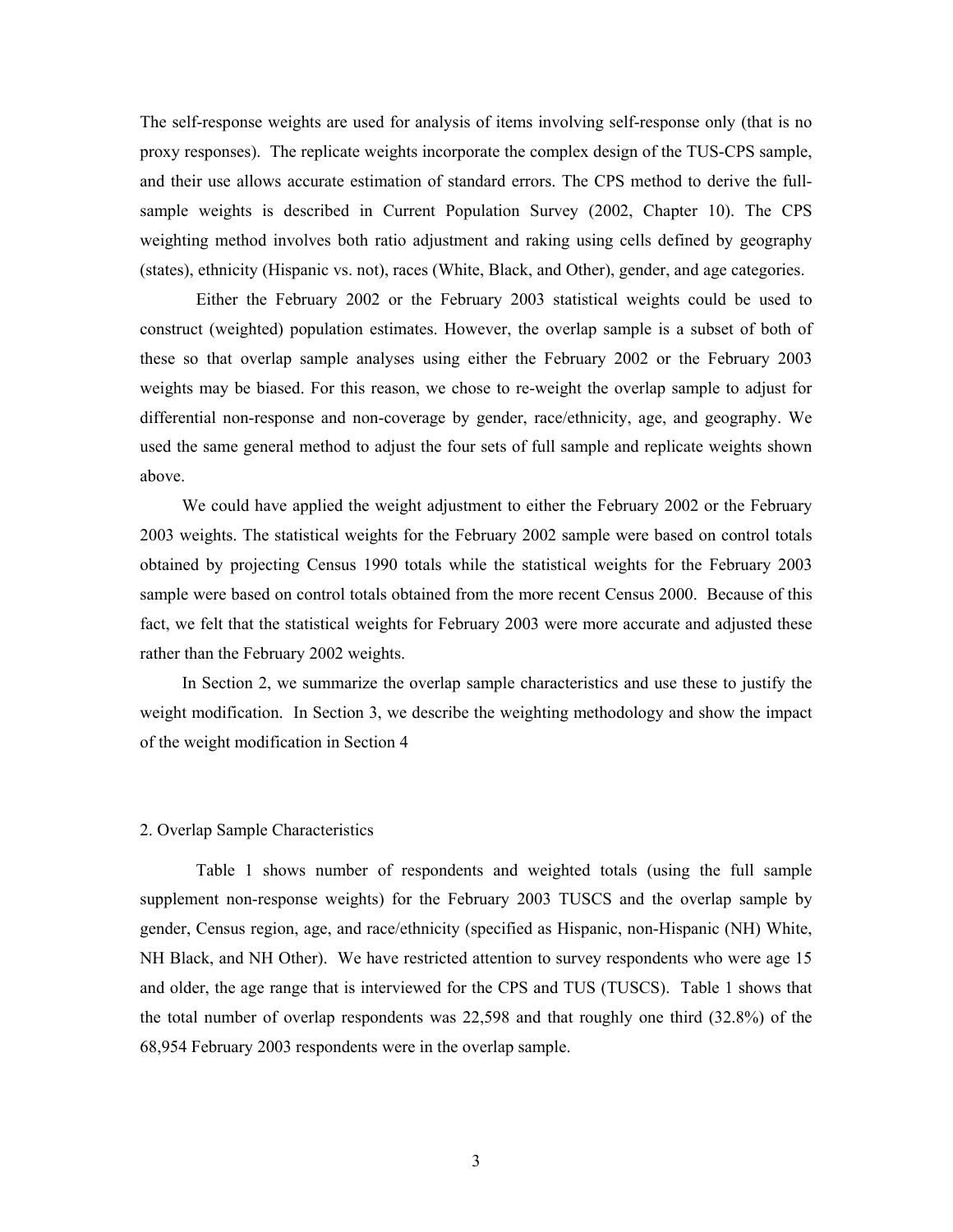|                 | Unweighted Counts |        |                    | <b>Weighted Counts</b> |            |             |                    |
|-----------------|-------------------|--------|--------------------|------------------------|------------|-------------|--------------------|
|                 | Overlap           | All    | Overlap<br>Percent |                        | Overlap    | All         | Overlap<br>Percent |
| All             | 22,598            | 68,954 | 32.8%              |                        | 71,752,091 | 224,088,640 | 32.0%              |
|                 |                   |        |                    |                        |            |             |                    |
| Males           | 10,440            | 32,712 | 31.9%              |                        | 33,589,980 | 107,871,180 | 31.1%              |
| Females         | 12,158            | 36,242 | 33.5%              |                        | 38,162,111 | 116,217,460 | 32.8%              |
| Region          |                   |        |                    |                        |            |             |                    |
| North East      | 4,945             | 14,922 | 33.1%              |                        | 14,046,554 | 43,147,939  | 32.6%              |
| North Central   | 5,925             | 17,231 | 34.4%              |                        | 17,418,247 | 50,780,180  | 34.3%              |
| South           | 6,552             | 19,809 | 33.1%              |                        | 25,562,187 | 79,738,280  | 32.1%              |
| West            | 5,176             | 16,992 | 30.5%              |                        | 14,725,103 | 50,422,242  | 29.2%              |
| Age             |                   |        |                    |                        |            |             |                    |
| 15-24           | 2,648             | 11,233 | 23.6%              |                        | 9,287,606  | 39,715,297  | 23.4%              |
| 25-34           | 3,170             | 11,255 | 28.2%              |                        | 10,643,890 | 38,935,646  | 27.3%              |
| 35-44           | 4,743             | 13,644 | 34.8%              |                        | 14,890,812 | 43,839,449  | 34.0%              |
| 45-54           | 4,631             | 12,770 | 36.3%              |                        | 14,574,243 | 40,214,366  | 36.2%              |
| 55-64           | 3,434             | 8,803  | 39.0%              |                        | 10,394,745 | 27,251,655  | 38.1%              |
| $65+$           | 3,972             | 11,249 | 35.3%              |                        | 11,960,795 | 34,132,226  | 35.0%              |
| Race/ethnicity  |                   |        |                    |                        |            |             |                    |
| Hispanic        | 1,771             | 6,684  | 26.5%              |                        | 7,309,211  | 27,812,152  | 26.3%              |
| NH White        | 17,947            | 52,152 | 34.4%              |                        | 53,784,871 | 157,866,726 | 34.1%              |
| <b>NH Black</b> | 1,844             | 6,129  | 30.1%              |                        | 7,442,553  | 25,454,962  | 29.2%              |
| NH Other        | 1,036             | 3,989  | 26.0%              |                        | 3,215,456  | 12,954,800  | 24.8%              |

Table 1. Weighted and unweighted counts for the February 2003 TUSCS for the complete and overlap sample

The TUS-CPS recommendation is to group all respondents from three separate monthly surveys together to make state estimates. The number of overlap respondents is roughly 10 percent of the number in a typical three month combined full supplement sample so the sample is not sufficient to make estimates for all states (The state overlap samples range from 202 in the District of Columbia to 1,369 in California). Thus, we used the four Census regions (not the 51 states including the District of Columbia) as the geographical area of interest when we modified the statistical weights. Thus, we do not recommend making state estimates or summaries in the analysis of the overlap sample.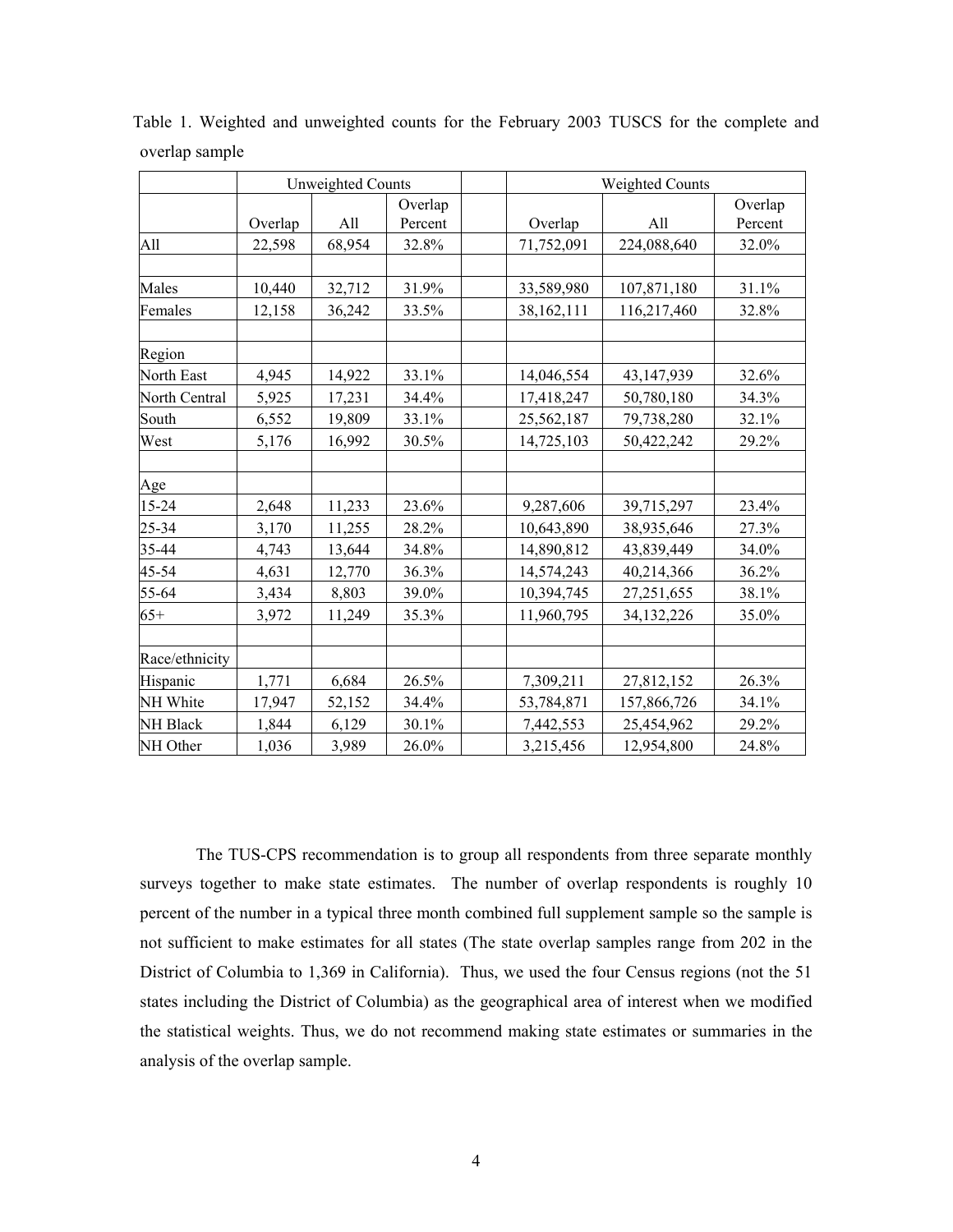Table 1 shows that the ratio of the weighted overlap counts to the total counts (using the full-sample non-response weights) was 32.0%. Table 1 also shows the ratio for gender, region, age, and race/ethnicity groups. If the overlap percentage for the weighted counts for a row of Table 1 differs significantly from 32.0%, it suggests differential non-response and/or noncoverage. The smallest ratios are 29.2% for the West region, 23.4% for the youngest age category, and 24.8% for NH Other. If no weighting adjustment is made, these groups will be under-represented in a weighted analysis using the entire overlap sample. Similarly, those groups with a ratio higher than 32.0% (such as the older age-groups) will be over-represented in a weighted analysis using the entire overlap sample. Thus, we modified the overlap sample weights to correct as much as possible for differential non-response and non-coverage in the overlap sample.

Table 2 provides a similar summary to Table 1 but using only the self-respondents and the full sample supplement self-response weights. It supports the need to modify the selfresponse weights to correct for differential non-response and non-coverage in the overlap sample. Table 2 shows that of the 54,306 self-respondents in the February 2003 TUSCS the total number in the overlap sample was 15,846 (29.2%). Table 2 shows that the ratio of the weighted overlap counts to the weighted total counts (using the full-sample supplement self-response weights) was 27.5%. If no weighting adjustment were made, groups would be over (under) represented if their ratio was larger (smaller) than 27.5%. The smallest ratios for the weighted self-response counts were 25.1% for the West region, 16.1% for the youngest age category, and 20.4% for NH Other. The three highest age groups had the largest ratios.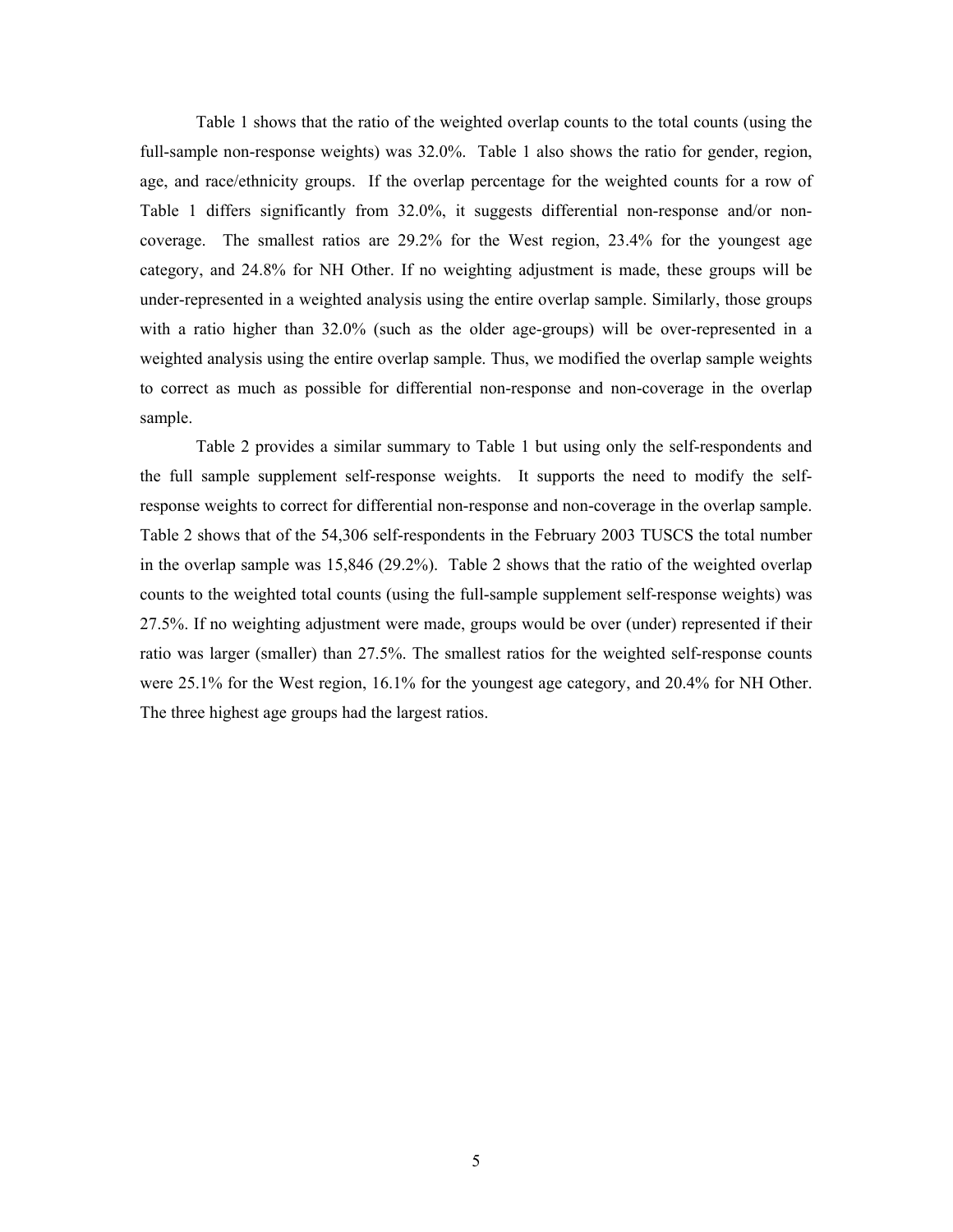|                 | Unweighted Self-response Counts |        |         |            | Weighted Self-response Counts |         |  |  |
|-----------------|---------------------------------|--------|---------|------------|-------------------------------|---------|--|--|
|                 |                                 |        | Overlap |            |                               | Overlap |  |  |
|                 | Overlap                         | All    | Percent | Overlap    | All                           | Percent |  |  |
| All             | 15,846                          | 54,306 | 29.2%   | 61,644,786 | 224,088,640                   | 27.5%   |  |  |
|                 |                                 |        |         |            |                               |         |  |  |
| Males           | 6,516                           | 24,099 | 27.0%   | 27,600,780 | 107,789,462                   | 25.6%   |  |  |
| Females         | 9,330                           | 30,207 | 30.9%   | 34,044,007 | 116,299,178                   | 29.3%   |  |  |
| Region          |                                 |        |         |            |                               |         |  |  |
| North East      | 3,290                           | 11,180 | 29.4%   | 11,940,449 | 43,045,520                    | 27.7%   |  |  |
| North Central   | 4,303                           | 13,948 | 30.9%   | 15,117,466 | 50,768,761                    | 29.8%   |  |  |
| South           | 4,571                           | 15,696 | 29.1%   | 21,911,371 | 79,841,805                    | 27.4%   |  |  |
| West            | 3,682                           | 13,482 | 27.3%   | 12,675,500 | 50,432,554                    | 25.1%   |  |  |
|                 |                                 |        |         |            |                               |         |  |  |
| Age             |                                 |        |         |            |                               |         |  |  |
| 15-24           | 1,143                           | 7,016  | 16.3%   | 6,383,301  | 39,715,297                    | 16.1%   |  |  |
| 25-34           | 2,225                           | 9,092  | 24.5%   | 9,103,879  | 38,935,646                    | 23.4%   |  |  |
| $35 - 44$       | 3,385                           | 10,918 | 31.0%   | 12,957,745 | 43,839,449                    | 29.6%   |  |  |
| 45-54           | 3,282                           | 10,374 | 31.6%   | 12,633,708 | 40,214,366                    | 31.4%   |  |  |
| 55-64           | 2,557                           | 7,288  | 35.1%   | 9,243,595  | 27,251,656                    | 33.9%   |  |  |
| $65+$           | 3,254                           | 9,618  | 33.8%   | 11,322,557 | 34,132,226                    | 33.2%   |  |  |
| Race/ethnicity  |                                 |        |         |            |                               |         |  |  |
| Hispanic        | 1,091                           | 4,923  | 22.2%   | 5,966,826  | 27,811,564                    | 21.5%   |  |  |
| NH White        | 12,849                          | 41,660 | 30.8%   | 46,689,945 | 157,868,841                   | 29.6%   |  |  |
| <b>NH Black</b> | 1,262                           | 4,756  | 26.5%   | 6,336,500  | 25,434,481                    | 24.9%   |  |  |
| NH Other        | 644                             | 2,967  | 21.7%   | 2,651,516  | 12,973,755                    | 20.4%   |  |  |

Table 2. Weighted and unweighted counts for self-response for the February 2003 TUSCS for the complete and overlap sample

## 3. Weighting methodology

We modify the February 2003 weights using ratio adjustment based on geography, race/ethnicity, gender, and age categories using the following notation:

- Census region g=1,..,4 (North East, North Central, South, and West)
- Sex  $s=1, 2$  (male, female)
- Race/ethnicity r=1,..,4 (Hispanic, non-Hispanic (NH) White, NH Black, NH Other)
- Age category  $a=1,...,A$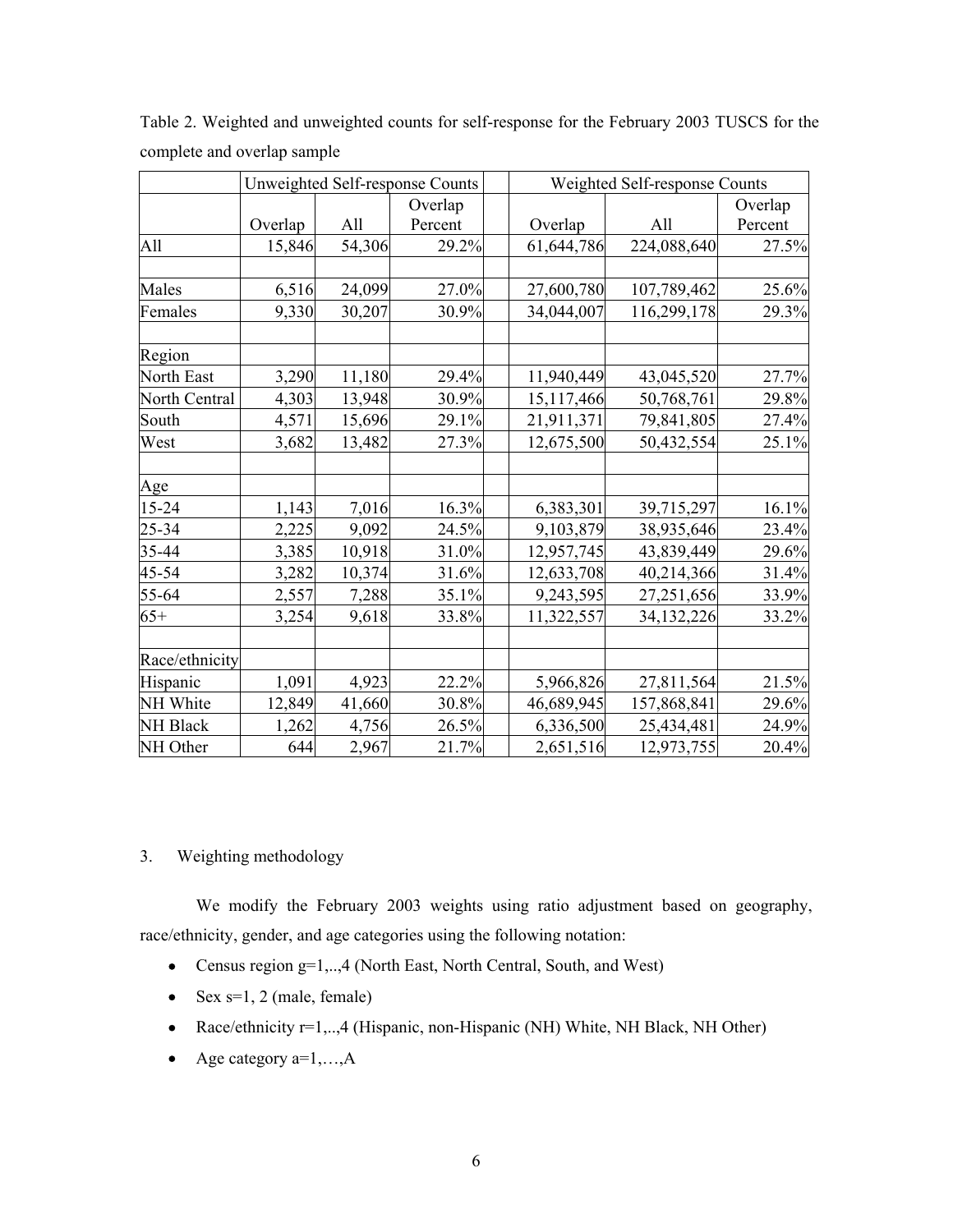For each region, gender race/ethnicity, and age we define mutually exclusive and exhaustive groups,  $B_{gsra}$ .. The number of age groups chosen is labeled as  $A_{gsr}$  so that the total number of groups formed is  $A = \sum_{g,s,r}$  $A = \sum A_{\tiny{gsr}}$ , s . Within each of these groups we calculate the ratio of the sum of the weights for the February 2003 sample to the sum of the weights in the overlap sample. This ratio is used to modify the statistical weight of all the overlap respondents in this group. If O denotes the set of overlap sample respondents ( $n=22,598$ ), then for the  $i<sup>th</sup>$  individual the adjusted full-sample weight,  $w_i$ , is the product of the full-sample weight,  $w_i$ , and the ratio adjustment. In symbols we have

$$
w_i = w_i r_{\text{gsra}} \qquad i \in B_{\text{gsra}} \cap O \tag{1}
$$

where the ratio-adjustment is

$$
r_{gsra} = \sum_{i \in B_{gsra}} w_i / \sum_{i \in B_{gsra} \cap O} w_i
$$
 (2)

This technique insures that the sum of weights of the overlap sample matches the sum of the weights for the entire sample in each of the *A* groups as follows

$$
\sum_{i \in B_{\text{gsra}} \cap O} w_i = \sum_{i \in B_{\text{gsra}}} w_i
$$
\n(3)

We chose the number of age categories,  $A_{gsr}$ , so that there would be a sufficient overlap sample to estimate the ratio in (2). Table 3 shows the criterion used to choose the number of age groups as a function of the overlap sample size and the age range for the age cells are shown in Table 4. The age ranges were chose to match age-range of the cells of the CPS statistical weighting procedure as much as possible. For example, for a overlap sample size of 110, table 3 shows that 2 age groups were used, and table 4 shows that the age range of these groups was 15- 44 and 45+.

Table 3. Number of groups as a function of the overlap sample size

| Overlap sample size | Number of age groups |
|---------------------|----------------------|
| N < 120             |                      |
| $120 \le N \le 240$ |                      |
| $240 \le N \le 360$ |                      |
| $360 \le N \le 720$ | 10                   |
| N>720               | 14                   |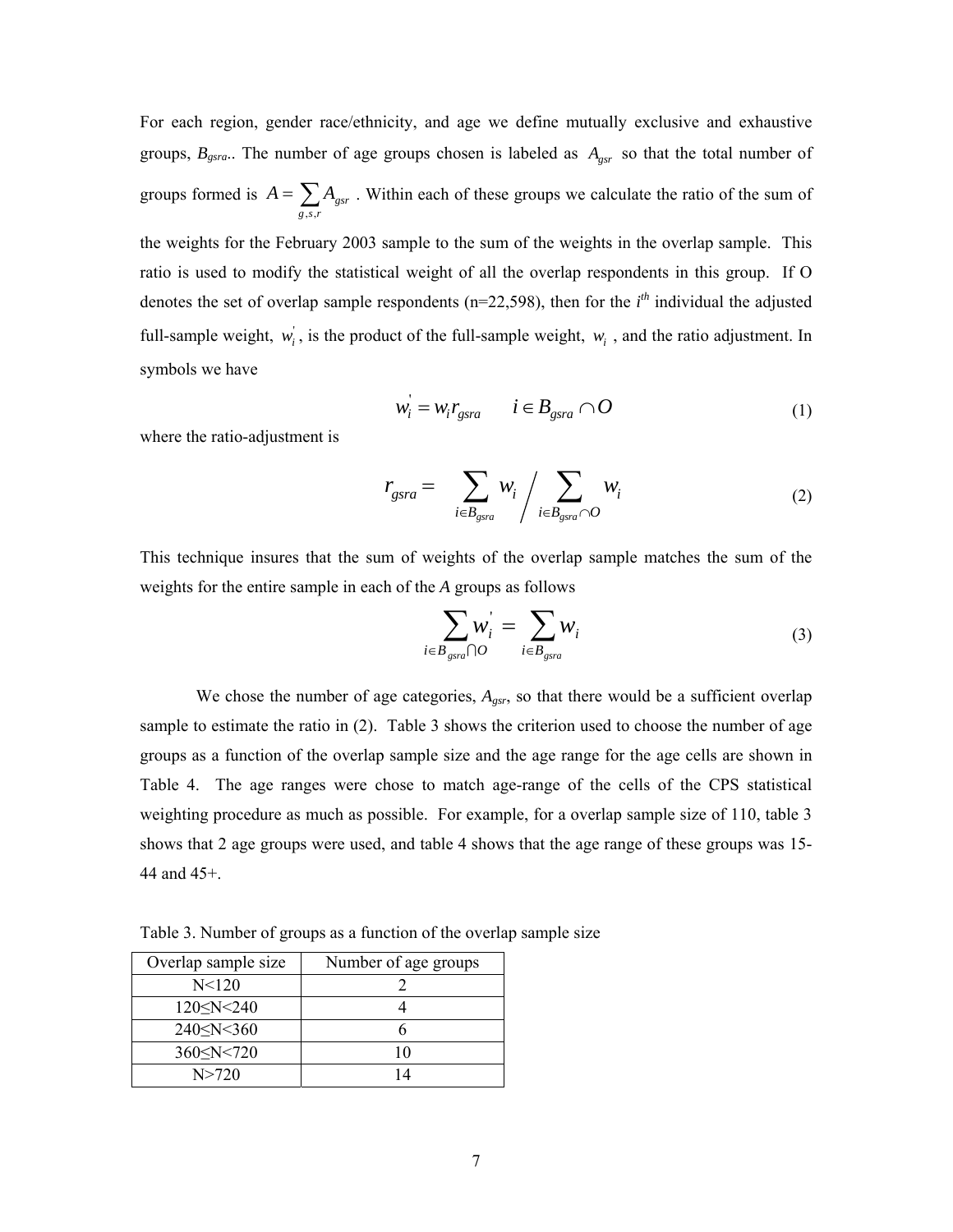|           | Total number of age groups |                |                |                |                |  |  |
|-----------|----------------------------|----------------|----------------|----------------|----------------|--|--|
| Age range | 14                         | 10             | 6              | 4              | $\overline{2}$ |  |  |
| 15-19     | 1                          | 1              | $\mathbf{1}$   |                |                |  |  |
| 20-24     | $\overline{2}$             | $\overline{2}$ |                | 1              |                |  |  |
| 25-29     | $\mathfrak{Z}$             | 3              | $\overline{2}$ |                |                |  |  |
| 30-34     | $\overline{4}$             | $\overline{4}$ |                |                | 1              |  |  |
| 35-39     | 5                          | 5              | 3              | $\overline{2}$ |                |  |  |
| 40-44     | 6                          | 6              |                |                |                |  |  |
| 45-49     | 7                          | 7              | 4              | 3              |                |  |  |
| 50-54     | 8                          | 8              |                |                |                |  |  |
| 55-59     | 9                          |                |                |                |                |  |  |
| $60 - 62$ | 10                         | 9              | 5              |                |                |  |  |
| 63-64     | 11                         |                |                |                | $\overline{2}$ |  |  |
| 65-69     | 12                         |                |                | 4              |                |  |  |
| 70-74     | 13                         | 10             | 6              |                |                |  |  |
| $75+$     | 14                         |                |                |                |                |  |  |

Table 4. Definition of age ranges as a function of the number of age groups

#### 4. Weighting results

 Table 5 shows the overlap sample size and the number of age groups as a function for the 32 groups defined by region, sex, and race/ethnicity ordered by overlap sample size for both the non-response and the self-response weights. For the non-response weights, the table shows that 10 of the groups have only 2 age-adjustment categories, 6 have four categories, 4 have 6 categories, 4 have 10 and 8 have 14 categories. The table shows that the total number of groups is A=220  $(=10*2+6*4+...+8*14)$  for non-response and A=190 for self-response. The table shows that the all eight NH White groups had 14 age groups for both self and non-response and consequently had 14 age groups, where the number of groups was determined from table3.

Equation (3) implies equality of sums for A cells defined by four dimensions. The equality of sums for these cells implies equality also for lower dimensional marginal sums such as the the 32 groups of table 5 defined by region, sex, and race/ethnicity. For either self- or nonresponse, these sums can be obtained by summing over the age-categories defined in tables 4 and 5 using either the regular or modified weights.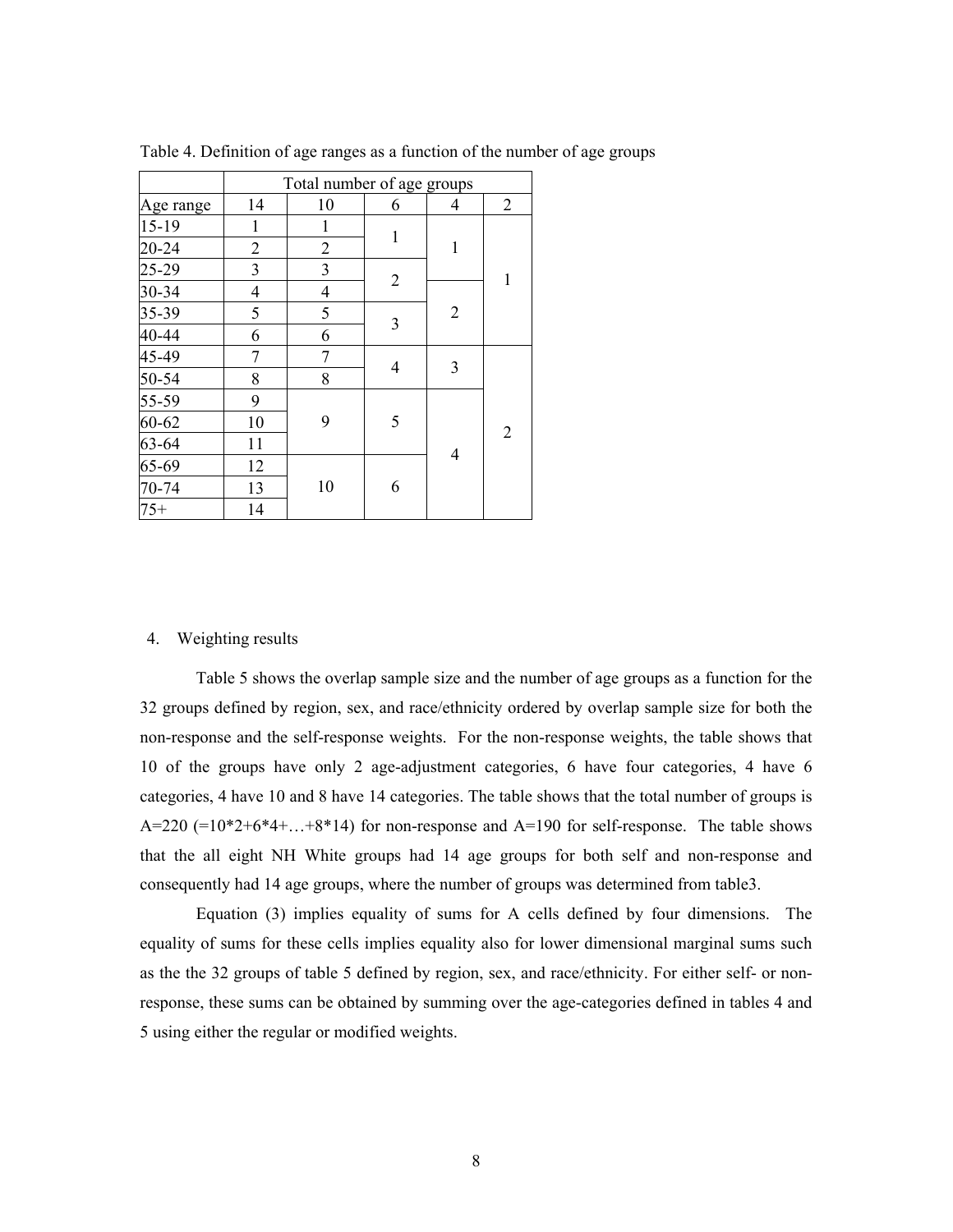|               |                 |        | Non-response             |                | Self-response |                         |
|---------------|-----------------|--------|--------------------------|----------------|---------------|-------------------------|
|               |                 |        | Overlap                  | Number of      | Overlap       | Number of               |
| Census region | Race/ethnicity  | Gender | sample size   age groups |                | sample size   | age groups              |
| Northeast     | NH Other        | Male   | 48                       | $\overline{2}$ | 30            | 2                       |
| West          | NH Black        | Male   | 58                       | $\overline{2}$ | 39            | $\overline{2}$          |
| Northeast     | NH Other        | Female | 60                       | $\overline{2}$ | 34            | $\overline{2}$          |
| North Central | Hispanic        | Female | 74                       | $\overline{2}$ | 50            | $\overline{2}$          |
| North Central | Hispanic        | Male   | 78                       | $\overline{2}$ | 43            | $\overline{2}$          |
| West          | NH Black        | Female | 79                       | $\overline{2}$ | 65            | $\overline{2}$          |
| North Central | NH Other        | Male   | 80                       | $\overline{2}$ | 44            | $\overline{2}$          |
| South         | NH Other        | Male   | 83                       | $\overline{2}$ | 53            | $\overline{2}$          |
| North Central | NH Other        | Female | 90                       | $\overline{2}$ | 68            | $\overline{2}$          |
| South         | NH Other        | Female | 113                      | $\overline{2}$ | 83            | $\overline{2}$          |
| Northeast     | <b>NH Black</b> | Male   | 121                      | $\overline{4}$ | 66            | $\overline{2}$          |
| Northeast     | Hispanic        | Male   | 132                      | $\overline{4}$ | 51            | $\overline{2}$          |
| North Central | <b>NH Black</b> | Male   | 147                      | $\overline{4}$ | 79            | $\overline{2}$          |
| Northeast     | Hispanic        | Female | 164                      | $\overline{4}$ | 88            | $\overline{2}$          |
| Northeast     | <b>NH Black</b> | Female | 198                      | $\overline{4}$ | 145           | $\overline{\mathbf{4}}$ |
| North Central | NH Black        | Female | 218                      | $\overline{4}$ | 166           | $\overline{4}$          |
| West          | NH Other        | Male   | 263                      | 6              | 140           | $\overline{4}$          |
| South         | Hispanic        | Male   | 264                      | 6              | 167           | $\overline{4}$          |
| South         | Hispanic        | Female | 275                      | 6              | 204           | $\overline{4}$          |
| West          | NH Other        | Female | 299                      | 6              | 192           | $\overline{4}$          |
| West          | Hispanic        | Male   | 377                      | 10             | 203           | $\overline{4}$          |
| West          | Hispanic        | Female | 407                      | 10             | 285           | 6                       |
| South         | <b>NH Black</b> | Male   | 419                      | 10             | 247           | 6                       |
| South         | NH Black        | Female | 604                      | 10             | 455           | 10                      |
| West          | NH White        | Male   | 1729                     | 14             | 1190          | 14                      |
| Northeast     | NH White        | Male   | 1963                     | 14             | 1187          | 14                      |
| West          | NH White        | Female | 1964                     | 14             | 1568          | 14                      |
| South         | NH White        | Male   | 2207                     | 14             | 1357          | 14                      |
| Northeast     | NH White        | Female | 2259                     | 14             | 1689          | 14                      |
| North Central | NH White        | Male   | 2471                     | 14             | 1620          | 14                      |
| South         | NH White        | Female | 2587                     | 14             | 2005          | 14                      |
| North Central | NH White        | Female | 2767                     | 14             | 2233          | 14                      |
| Total         |                 |        | 22,598                   | 220            | 15,846        | 190                     |

Table 5. Number of age groups by region, race/ethnicity and gender ordered by the overlap nonresponse sample size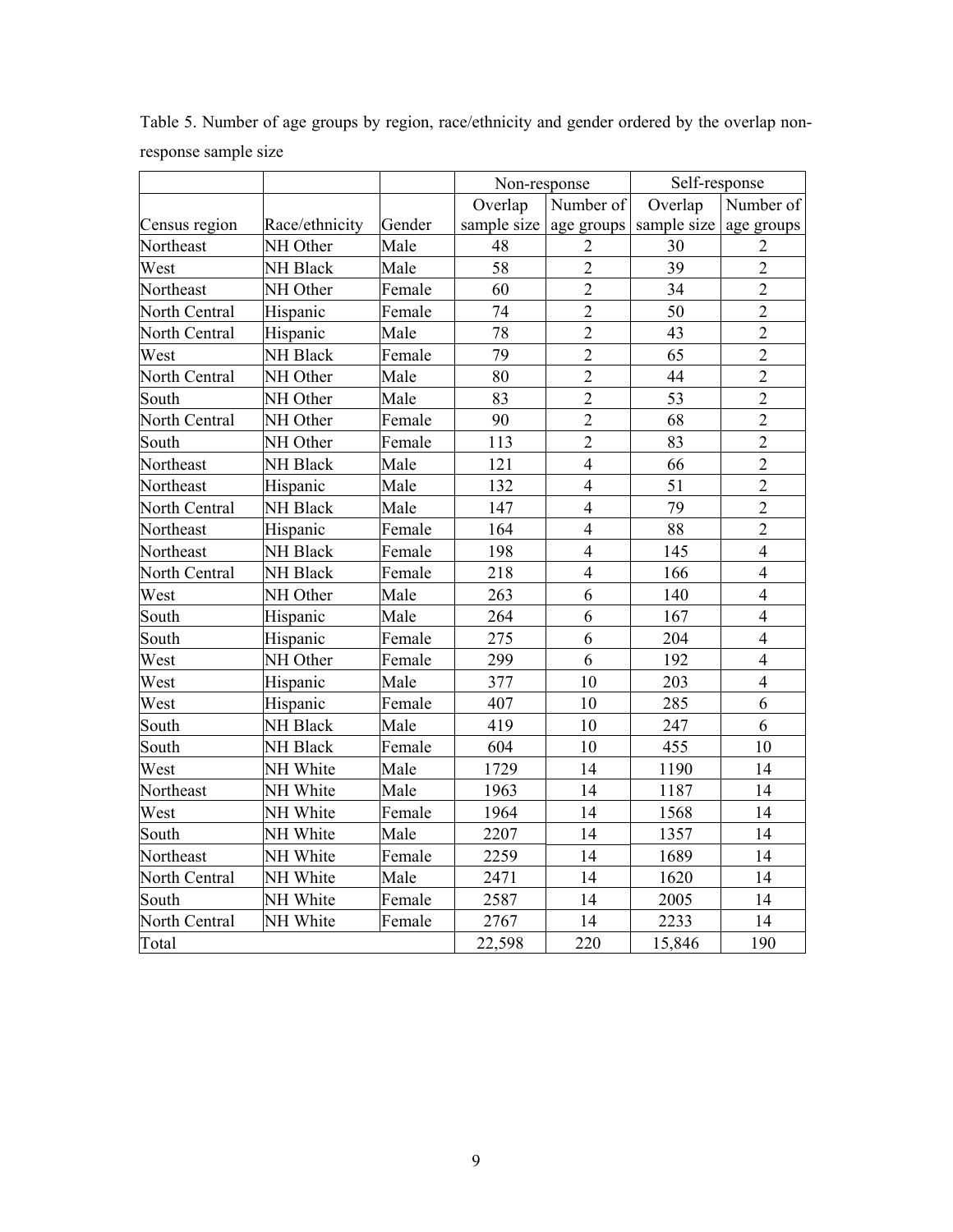For each of the 32 groups in Table 4, Table 6 shows the following for both self- and nonresponse weights

- coefficient of variation (CV) of the full-sample weights
- coefficient of variation (CV) of the modified weights
- ratio of the CVs for the modified to the full-sample weights

The CV is a useful summary of the weights, because the length of a confidence interval for the (weighted) mean increases linearly with the CV of the weights (e.g., Korn and Graubard, 1999, Chapter 4). Thus, the modified weights correct for the potential bias, but yield increased length confidence intervals (for those categories where the ratio is more than 1). Table 6 shows that the ratio of CVs is larger than 1 for 29 of the 32 groups for non-response (range 0.90 to 1.40) and 28 of the 32 groups for self-response (range 0.82 to 1.42).

The CVs of the entire sample for the original and modified full sample non-response weights are 59.6% and 69.5% respectively with a ratio of 1.17. This shows a 17% increase in the length of confidence intervals using the entire population, where the increase is due to the statistical weight adjustment to eliminate the potential overlap sample bias. Similarly, the CVs of the entire sample for the original and modified full sample self-response weights are 65.7% and 86.7% respectively with a ratio of 1.32. This shows a 32% increase in the length of confidence intervals using the entire population of self-respondents.

 The ratio adjustment procedure described in equations (1) and (2) was applied to the 80 self- and non-response replicate weights yielding 80 modified self- and non-response replicate weights. The summary statistics for the coefficient of variation of these replicate weights are shown in Table 7. In general, the CVs of the replicates are larger than the full-sample. For example, the original full sample non-response weight CV is 59.6% while the replicate Nonresponse CVs range between 67.7% and 84.6% with a mean of 82.9%. The table shows that the mean ratio for the non-response weights is 1.11 and the mean ratio for the self-response weights is 1.21. This shows that the confidence intervals obtained from the modified non-response weights would be approximately 11% longer than those obtained using the regular weights. These increased lengths seems to be a small price to pay in order to obtain a reduction in bias of the estimates.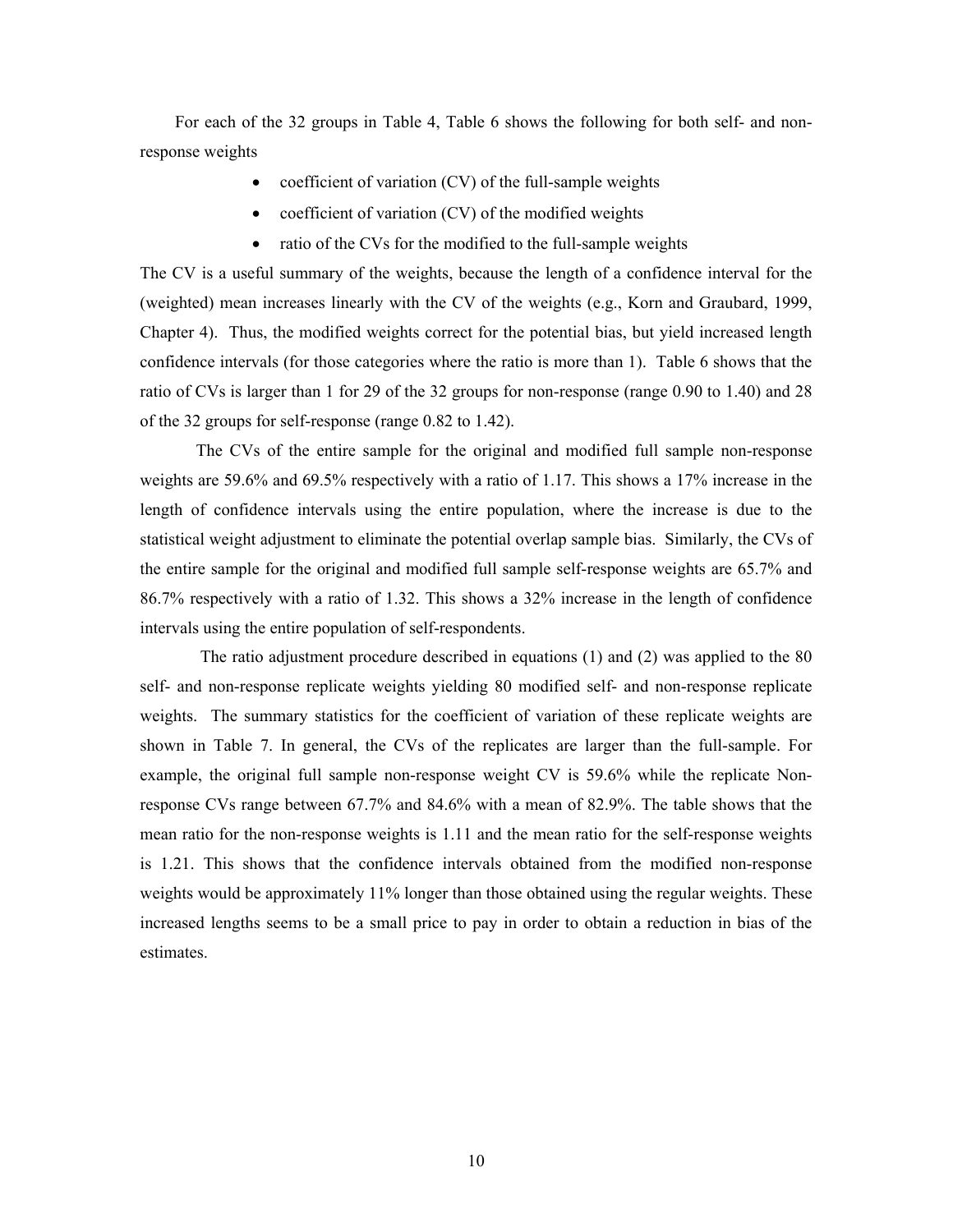|                        |                    |        | Cofficient of variation for<br>Non-response weights |          | Cofficient of variation for<br>Self-response weight |          |          |       |
|------------------------|--------------------|--------|-----------------------------------------------------|----------|-----------------------------------------------------|----------|----------|-------|
| Region                 | Race/ethnicity Sex |        | Original                                            | Modified | ratio                                               | Original | Modified | ratio |
| North Central Hispanic |                    | Female | 37.3                                                | 42.1     | 1.13                                                | 44.8     | 58.8     | 1.31  |
| North Central NH Black |                    | Female | 35.0                                                | 46.6     | 1.33                                                | 38.0     | 69.4     | 1.83  |
| North Central NH Other |                    | Female | 72.2                                                | 66.1     | 0.92                                                | 78.4     | 75.3     | 0.96  |
| North Central NH White |                    | Female | 52.4                                                | 58.5     | 1.12                                                | 58.3     | 75.3     | 1.29  |
| North East             | Hispanic           | Female | 42.7                                                | 49.3     | 1.15                                                | 48.1     | 56.2     | 1.17  |
| North East             | <b>NH Black</b>    | Female | 33.6                                                | 46.2     | 1.38                                                | 40.7     | 63.8     | 1.57  |
| North East             | NH Other           | Female | 53.5                                                | 53.8     | 1.01                                                | 61.8     | 57.2     | 0.93  |
| North East             | NH White           | Female | 61.2                                                | 64.3     | 1.05                                                | 67.1     | 80.2     | 1.19  |
| South                  | Hispanic           | Female | 30.0                                                | 40.4     | 1.35                                                | 31.8     | 39.9     | 1.25  |
| South                  | <b>NH Black</b>    | Female | 53.8                                                | 65.1     | 1.21                                                | 56.2     | 77.3     | 1.38  |
| South                  | NH Other           | Female | 51.6                                                | 66.4     | 1.29                                                | 59.0     | 81.3     | 1.38  |
| South                  | NH White           | Female | 42.6                                                | 49.5     | 1.16                                                | 48.0     | 64.7     | 1.35  |
| West                   | Hispanic           | Female | 56.4                                                | 59.5     | 1.06                                                | 57.4     | 63.9     | 1.11  |
| West                   | NH Black           | Female | 55.7                                                | 60.4     | 1.08                                                | 57.5     | 68.7     | 1.19  |
| West                   | NH Other           | Female | 94.6                                                | 94.4     | 1.00                                                | 94.7     | 106.6    | 1.13  |
| West                   | NH White           | Female | 76.7                                                | 82.2     | 1.07                                                | 81.4     | 105.9    | 1.30  |
| North Central Hispanic |                    | Male   | 39.8                                                | 53.5     | 1.34                                                | 43.1     | 61.3     | 1.42  |
| North Central NH Black |                    | Male   | 41.9                                                | 46.5     | 1.11                                                | 50.0     | 50.9     | 1.02  |
| North Central NH Other |                    | Male   | 72.8                                                | 88.9     | 1.22                                                | 73.9     | 82.2     | 1.11  |
| North Central NH White |                    | Male   | 55.1                                                | 59.9     | 1.09                                                | 59.5     | 72.4     | 1.22  |
| North East             | Hispanic           | Male   | 43.5                                                | 44.5     | 1.02                                                | 46.3     | 38.1     | 0.82  |
| North East             | <b>NH Black</b>    | Male   | 34.0                                                | 42.3     | 1.24                                                | 47.6     | 60.6     | 1.27  |
| North East             | NH Other           | Male   | 58.7                                                | 53.0     | 0.90                                                | 60.2     | 71.2     | 1.18  |
| North East             | NH White           | Male   | 60.7                                                | 66.7     | 1.10                                                | 66.4     | 89.3     | 1.34  |
| South                  | Hispanic           | Male   | 34.8                                                | 48.8     | 1.40                                                | 41.1     | 49.7     | 1.21  |
| South                  | <b>NH Black</b>    | Male   | 55.8                                                | 64.2     | 1.15                                                | 66.5     | 80.1     | 1.21  |
| South                  | NH Other           | Male   | 52.6                                                | 57.3     | 1.09                                                | 56.3     | 58.9     | 1.05  |
| South                  | NH White           | Male   | 43.4                                                | 49.5     | 1.14                                                | 49.7     | 63.9     | 1.29  |
| West                   | Hispanic           | Male   | 60.4                                                | 67.9     | 1.13                                                | 62.7     | 74.8     | 1.19  |
| West                   | NH Black           | Male   | 68.8                                                | 64.1     | 0.93                                                | 78.6     | 75.1     | 0.96  |
| West                   | NH Other           | Male   | 95.8                                                | 108.1    | 1.13                                                | 94.2     | 123.1    | 1.31  |
| West                   | NH White           | Male   | 77.6                                                | 83.2     | 1.07                                                | 81.4     | 93.7     | 1.15  |

Table 6. Coefficient of variation expressed as a percent of the original and the modified nonresponse and self-response statistical weights by gender, region and race/ethnicity